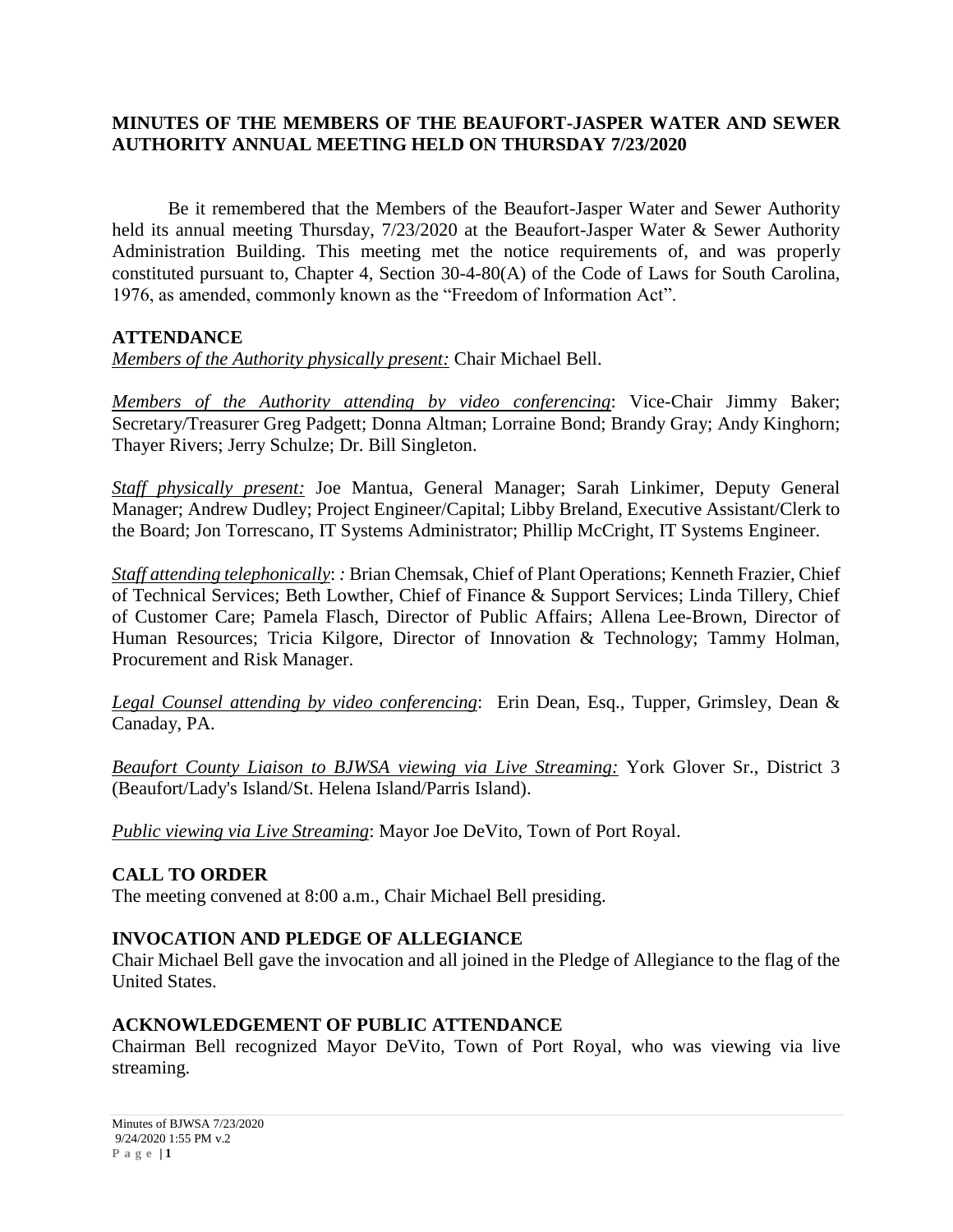## **PUBLIC COMMENT**

Chairman Bell read into record the following statements:

Public Comments may be submitted electronically by emailing your comments to **[publicmeeting@bjwsa.org](mailto:publicmeeting@bjwsa.org)**. Advanced Comments will be accepted up to 1 hour prior to the scheduled meeting start time and shall be limited to three (3) minutes or 390words. All Advanced Comments will be provided to the Chair and read aloud for the record during the initial Public Comment period.

Public Comments may also be submitted throughout the course of the meeting. Those comments should also be emailed to **[publicmeeting@bjwsa.org](mailto:publicmeeting@bjwsa.org)** and limited to 3 minutes or 390words. Comments submitted during the meeting will be provided to the Chair and read aloud as indicated in Item XII, noted below.

He then asked for advanced comments at this time.

Libby Breland, Clerk to the Board, reported that no advanced comments were received.

Chairman Bell encouraged the public watching to submit their comments to **[publicmeeting@bjwsa.org.](mailto:publicmeeting@bjwsa.org)**

### **APPROVAL OF MINUTES**

*Motion:* Moved by, Andy Kinghorn, seconded by, Dr. Bill Singleton, to approve the minutes of the 6/25/2020 regular board meeting as written and distributed in advance to the Members of the Authority.

*Vote: After a Roll Call Vote, and with no corrections noted, the 6/25/2020 board minutes stand approved by General Consent with no objections. (Thayer Rivers did not vote due to audio trouble).*

### **GENERAL MANAGERS REPORT**

*Joe Mantua submitted the following report:*

### **Asset Management**

- 1. Asset Management Program **–** Technical Services is currently working with our consultant, Arcadis on finalizing a scope of work and received an updated task order on July 14. We expect to finalize the scope by the end of July, and get started soon after.
- 2. Hurricane Preparedness **–** The stay behind team has been established and with social distancing concerns and our experience from past events has been reduced accordingly. An updated plan will be reviewed with the stay behind members in the next few weeks.
- 3. SOB Operations Building Update We completed the quarterly testing in June, results were negative for mold. No visible indication of a problem at this time. The next quarterly testing will be in September.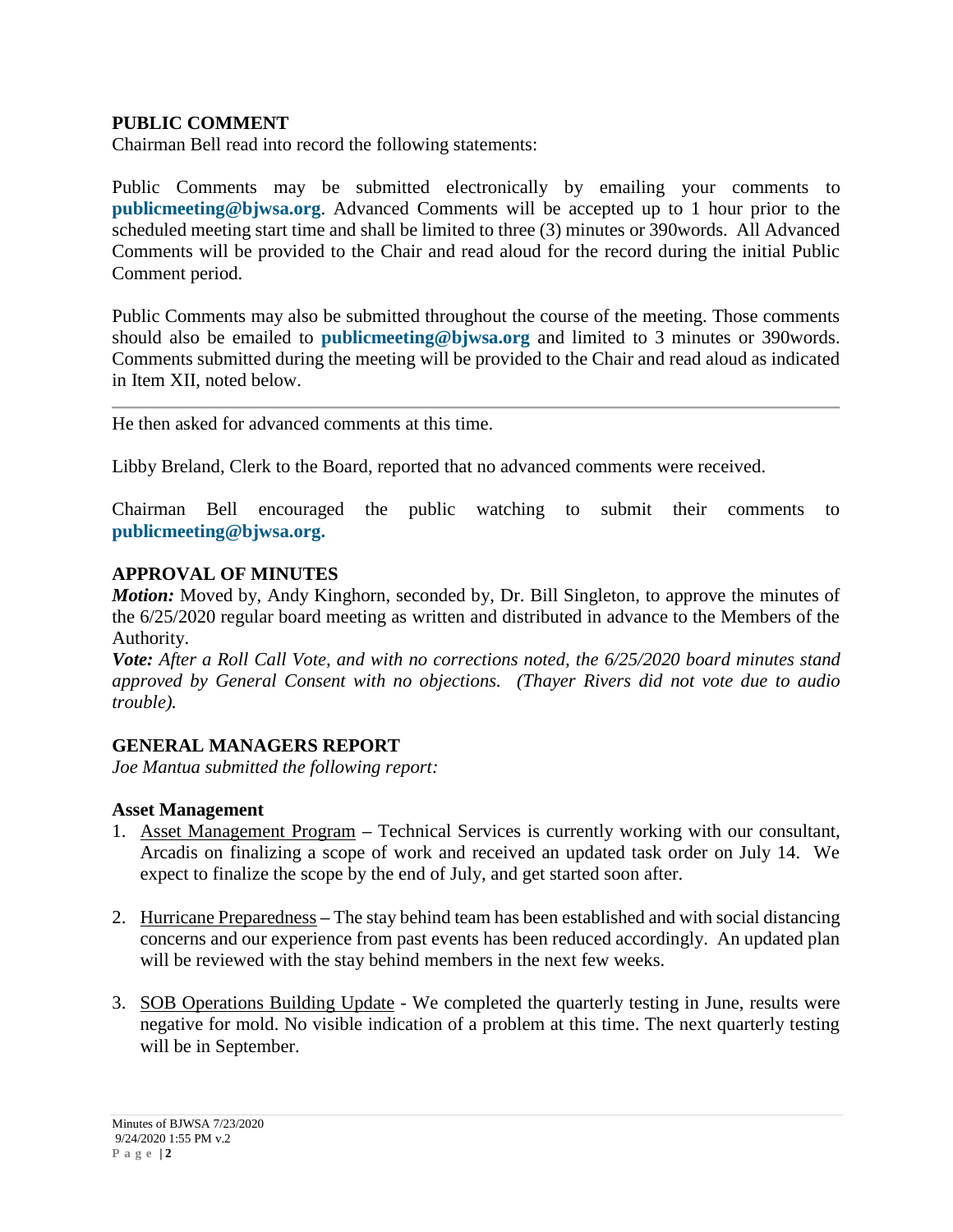### **Workforce Investment**

- 4. Safety Report **–** Take Twos are slightly down this month, as we did not meet our monthly target. For FY 20 we did exceed the monthly target of 175 per month on average. We also begin FY 21 having completed 1,733,083 safe work hours since our last preventable lost work day case. Congrats to our staff for this amazing accomplishment.
- 5. New Employees **–** We are pleased to welcome Cordrin Green and Noah Barco to the BJWSA Team. Both join the Field Operations Department as Field Operator 1. I would also like to congratulate Timothy Dobbs on his promotion to Field Operations Manager and Taylor Daley on her promotion to Procurement Specialist. Thanks to the HR Team and all the hiring supervisors for all their efforts filling these positions.
- 6. Leadership Development **–** The Leadership Team participated in a coaching work session with our development consultant, Lead Smarter Associates. The session focused on continued growth as a team and with emphasis on the organizations core values. Additionally, three members of the group are working one on one with our leadership coach.

## **Preparation for Change**

- 7. COVID- 19 Due to the continued elevated number of new cases in the State and Counties, we continue to utilize remote workplaces for eligible positions. This will be in place until further notice. The lobby and community room will continue to be closed to public access while the drive-through remains open for customers to conduct business. These practices will also continue indefinitely and until the spread of coronavirus begins to diminish. We have had three employees contract the virus; one has fully recovered and is back to work. The other two are working remotely until it is safe for them to return to work. The additional cleaning and disinfecting of occupied work facilities continues on a regular basis.
- 8. Joint EDA Grant Application with City of Hardeeville Working collaboratively with the City of Hardeeville, we are joint applicants on an Economic Development Administration (EDA) grant request for funding to support our Highway 17 Corridor Sewer Upgrades. This grant request is in response to CARES Act funding made available by the US Department of Commerce to aid communities impacted by the coronavirus pandemic.
- 9. Website Update The website has been updated to include a space for public comments received along with our responses to any questions.

## **Organizational Excellence**

10. Employee of the Quarter – I am very pleased to announce that Jim Dyke was selected as our Employee of the Quarter. Jim serves as a Technical Maintenance Specialist III in the Tech Maintenance Department. Congrats to Jim as our Employee of the Quarter and thanks to the selection team for their work.

### **Customer Satisfaction and Engagement**

11. Public Affairs Report – The third annual State of the Authority meeting will be a virtual meeting Friday, August 7. We will also have videos on FY20 accomplishments and FY21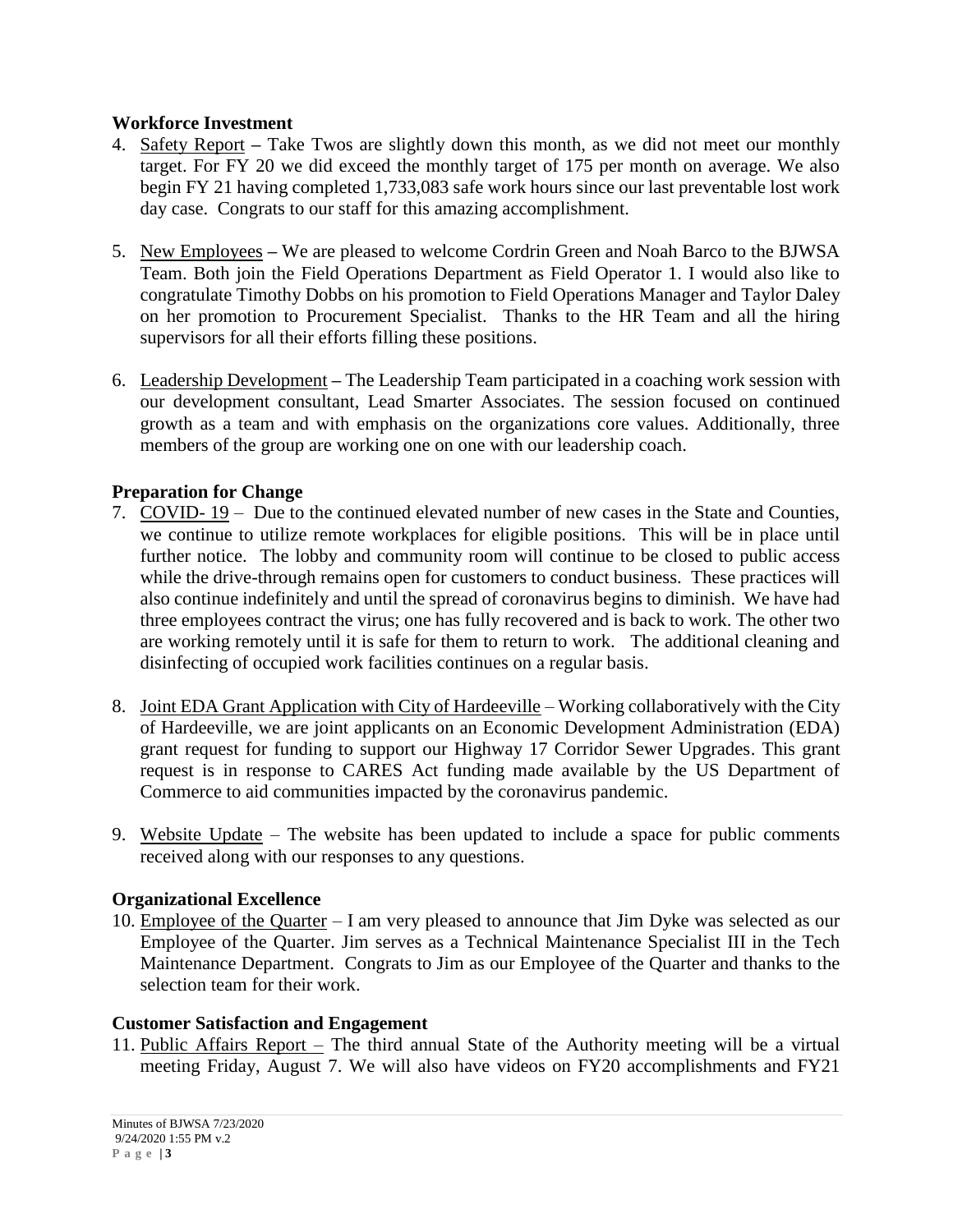Goals. Staff will follow up with their departments within 60 days to ensure that key takeaways are implemented.

- 12. Public Education and Engagement We are working on online public education and engagement and will host "virtual" events to teach students about water and wastewater. Working with Tricia Kilgore, we are experimenting with at-home activities for teachers and parents.
- 13. Irrigation Program The irrigation campaign contest ended with 1,408 participants. Three customers will receive a \$25 credit on their next bill. The campaign continues! We are seeing positive impacts from this program as water demand is more spread out during the week and the heavy demand of Monday mornings has been reduced.
- 14. FAQs Fact Sheets We are working with a translator to provide key messaging in Spanish. Our first project involves our fact sheets on our website!
- 15. *NewsSplash* Our Summer/Fall 2020 newsletter publishes soon, to more than 27,000 customers digitally!

*Discussion regarding Asset Management Program: Member Jerry Schulze asked about the Asset Management program and what the consultants would be doing. Joe Mantua reported that it has been challenging to locate a candidate for this position, so consultants, Arcadias, will build the program, and lay out the charter and frame work. This will allow someone to grow with the position who may not otherwise be specialized in this area.*

*Discussion regarding COVID and Employees: Member Donna Altman asked for the total retirements for 2020, and if an employee with the coronavirus had to use their PTO. Sarah Linkimer reported that there were 9 retirements for FY20 (this Year) and that no employees have had to use their PTO due to COVID-19. Member Greg Padgett asked, under the Family CARES Act, what are employees required to have before returning to work. Joe Mantua reported that employees are required to have the employee policy's form, "Return to Work" showing a negative test for COVID 19. If they show symptoms or been around someone confirmed, they immediately report it and we can determine the best course of action away from work.*

## **COMMITTEE REPORTS**

*Report of the Executive Committee.* Committee Chair Michael Bell stated that the Executive Committee met to receive two additional comments for the GM evaluation and to close the loop with Counsel Erin Dean and Allena Lee-Brown, regarding salary adjustments. A report will be given in executive session under personnel matters. The Chair thanked all the members for their comments and thanked Erin for her guidance.

*Report of the Capital Projects Committee.* Committee Chair Andy Kinghorn reported that the Capital Projects Committee met on 7/15/2020 and reviewed the status of the Capital Program and Development Activity. A summary of noteworthy projects was included in the Board Packet. Some projects of note: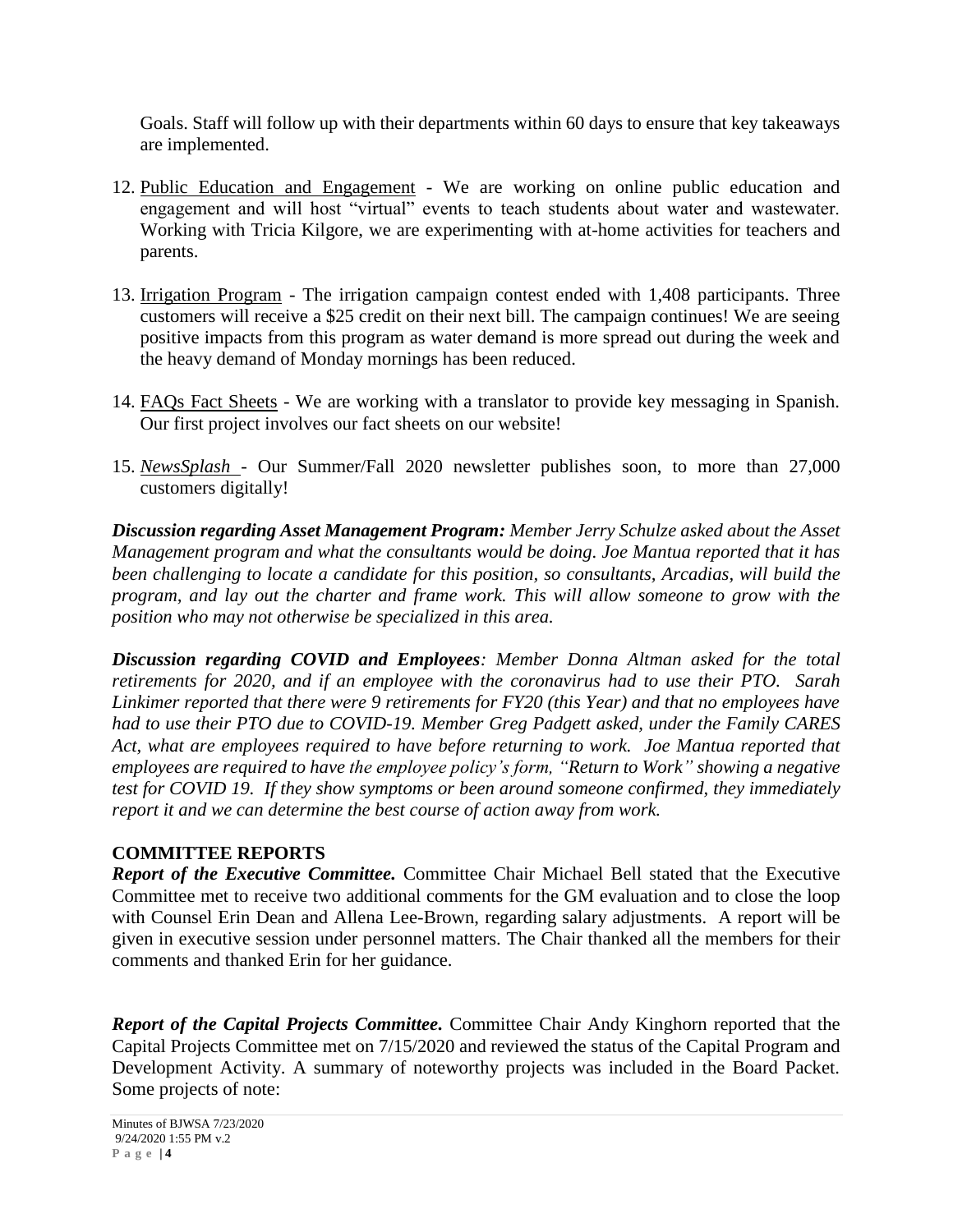## **CIP Projects:**

- 1. Purrysburg WTP Expansion to 30 MGD 100% design documents have been received for final review. Engineering and procurement is reviewing the prequalification process for contractors. Bid should be advertised by early September.
- 2. Highway 170 36-Inch Water Main Extension Currently working with engineer to obtain necessary. DOT approvals for encroachment permit issuance. DOT's recent information request was for a list of trees to be removed as part of the project. Notice of Award to be issued to JH Hiers when the DOT encroachment permit is obtained. NOA must be issued prior to July 20th per 90 day Bid guarantee.
- 3. Bonaire Estates Sewer Extension CDBG Punchlist generated and given to the contractor to complete. SCDOT did their inspection on 6/19/20 and had minimal correction requests. As part of original contract, the contractor has three intersections to overlay and is in process of addressing punchlist and DOT correction items.
- 4. Point South Sewer System Rehab Teleconference with AECOM on 6/24 to discuss project findings, repair recommendations will be forthcoming.
- 5. CPWRF UV Replacement Work to resume near end of July after transformer arrives to address electrical issues encountered during construction, should arrive within 2 weeks as the equipment had 6 week lead time for fabrication.
- 6. Galvanized Water Line Replacement Program:

## **Phase I**:

- Division I and II Construction is complete and Division is closing out.
- Division III Construction is nearing completion. Newcastle meters are in process of being swapped over to new main, paving and restoration remain.
- Division IV is nearing completion construction and punchlist items anticipated to be completed in late July 2020.
- **Phase II**:
	- Division I Design is nearing completion and will be reviewed by staff prior to placing project out for public Bid.
	- Division II & III Received 60% design and staff have provided redlines to design engineer, teleconference to be scheduled in the next week to discuss redlines and have the design team correct issues identified.
- 7. Chelsea WTP Waste Water Pump Replacement BJWSA has completed pump testing to confirm sizing for new submersible pumps. Plans  $&$  Specs to be updated by design engineer and put out for public Bid in late July.
- 8. Causeway Bypass Valves Project was awarded to JP Utilities during the June Board meeting, Precon was held on 7/8/20 with construction beginning in late July.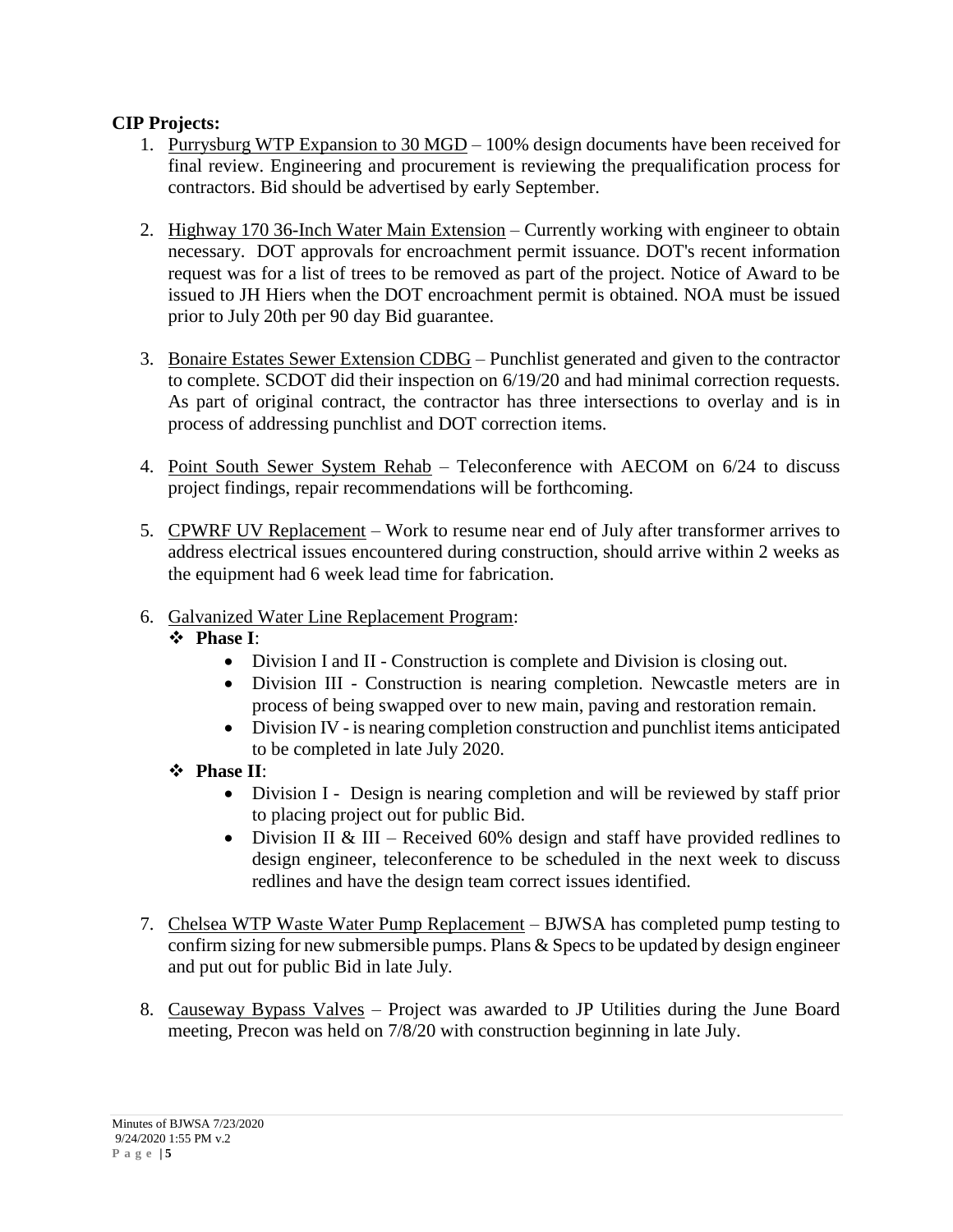- 9. Raw Water Canal Improvements BJWSA opened Bids on 6/11, results were presented to the June Board Meeting and contract awarded to L-J, Inc. NOA issued and currently working on executing contract and required paperwork.
- 10. North Street Transmission Main Design Build qualifications were received and reviewed by BJWSA staff. Ruby Collins/Barge Design Services was the team selected and discussion with them will begin to determine scope and fee of phase 1 services.

## **Developer Activity:**

11. During May, Capacity fees were collected in the amount of \$125,053.10; Year-To-Date total for capacity fees is \$9,854,924.11; 3 Precons were held and 8 Service Authorizations were issued; new water taps totaled 119 and sewer taps totaled 214.

## **CIP Activity for Board Approval:**

- 12. Contract Award for CIP-1806 Misc. WW Pump Station Replacements.
- 13. Contract Award for CIP-2186 SCADA Plant Segmentation.
- 14. Change Order for CIP-2185 Galvanized Water Line Replacement Program.

*A copy of the CIP Update Memorandum from Andrew Dudley dated 7/10/2020 was included in the Board Packet and is attached to these minutes and is made a part hereof.*

*Report of the Finance Committee.* Committee Chair Greg Padgett reported that the Finance Committee met on 7/16/2020 and submitted the following report:

- *1.* FY2020 Audit Planning: Carr, Riggs & Ingram reviewed the audit plan and schedule with the committee. A presentation to the full Board will be held in November.
- 2. Capital Improvement Program: The committee received and approved a change order in the amount of \$78,366.50 for CIP-2185 Galvanized Water Line Replacement (Ph 1 Div III) that will be presented in New Business today.
- 3. IT Update: Kenneth provided the IT FY20 Areas of Focus that included three significant project updates and it was recommended that he provide this update to the full Board as well.
- 4. O&M PO Approvals and Contract Awards: The committee discussed and approved an IT Master Plan Purchase Order Approval to Tyler Technologies in the amount of \$887,008.00 and Contract Award to Hilton Head Landscapes in the amount of \$168,408.96 for FY21-FY23 Landscape and Site Maintenance that will be presented in New Business today.
- 5. June Call Center Metrics: The committee reviewed the call center metrics. The average call wait time was 37 seconds and the abandonment rate was 1.49% in June.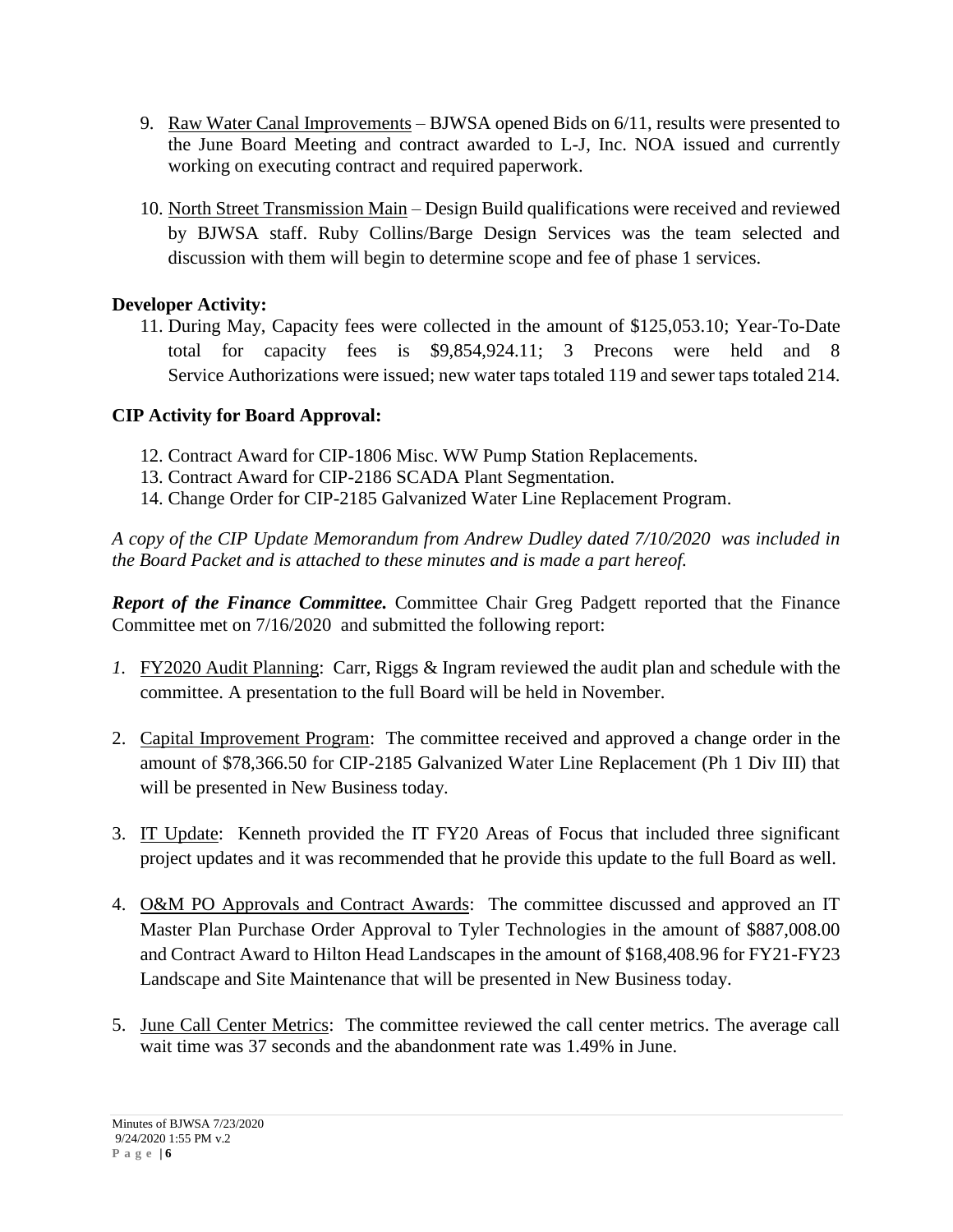- 6. FY2020 YTD Financial Information: The committee reviewed the AR, Cutoffs and Investment reports.
- 7. Low Income Assistance Funds: The committee reviewed the 2020 activity for the Thad Coleman Fund, Juanita White Fund and the Hardship Fund.
- 8. Miscellaneous: The committee received updates on the Developer Policy, Board Retreat/Work Session for October and the Purrysburg Alum Pond Excavation.

*Discussion*: *Chair Michael Bell encouraged the members to review the A/R Aging Report that was included in the Board packets. Member Jerry Schulze asked for the budgeted amount of FY21. Sarah reported that the increase in the allowance for doubtful accounts for the FY21 budget is \$175,000 and the actual increase for FY20 is \$190,000.*

*Report of the Personnel Committee.* Committee Chair Jimmy Baker, reported that the Personnel Committee met on 7/14/2020 and submitted the following report:

- 1. Safety: 1.7 Million hours without a lost work day; 123 Take Twos and 33 Safety Talks during June; 3 incidents.
- 2. Personnel Actions Report: The overall turnover rate is 9.33% Y-T-D FY20; 5 retirements, 1 resignation to relocate closer to home and family.
- 3. Emergency PTO Leave Balances: Total leave buyout 41 employees/\$55,678.09; 14 leadership/management and 27 were in non-supervisory positions.
- 4. GM FY20 Performance Self-Evaluation Next Steps: Jimmy Baker thanked all the board members for comments received in a timely manner and will meet with Joe next week to discuss feedback and pay change.
- 5. Employee Handbook: The Employee Handbook is being updated to include the many BJWSA employee recognition activities and will be presented during the September meeting.
- 6. Hiring Process: HR is seeking to streamline, increase efficiency and reduce time required to fill jobs and will be presenting an updated process during the September meeting.
- 7. Developer Policy: Is being updated and will be presented thereafter.
- 8. Board Retreat: Will be held in October.

## **OLD BUSINESS**

There was no old business.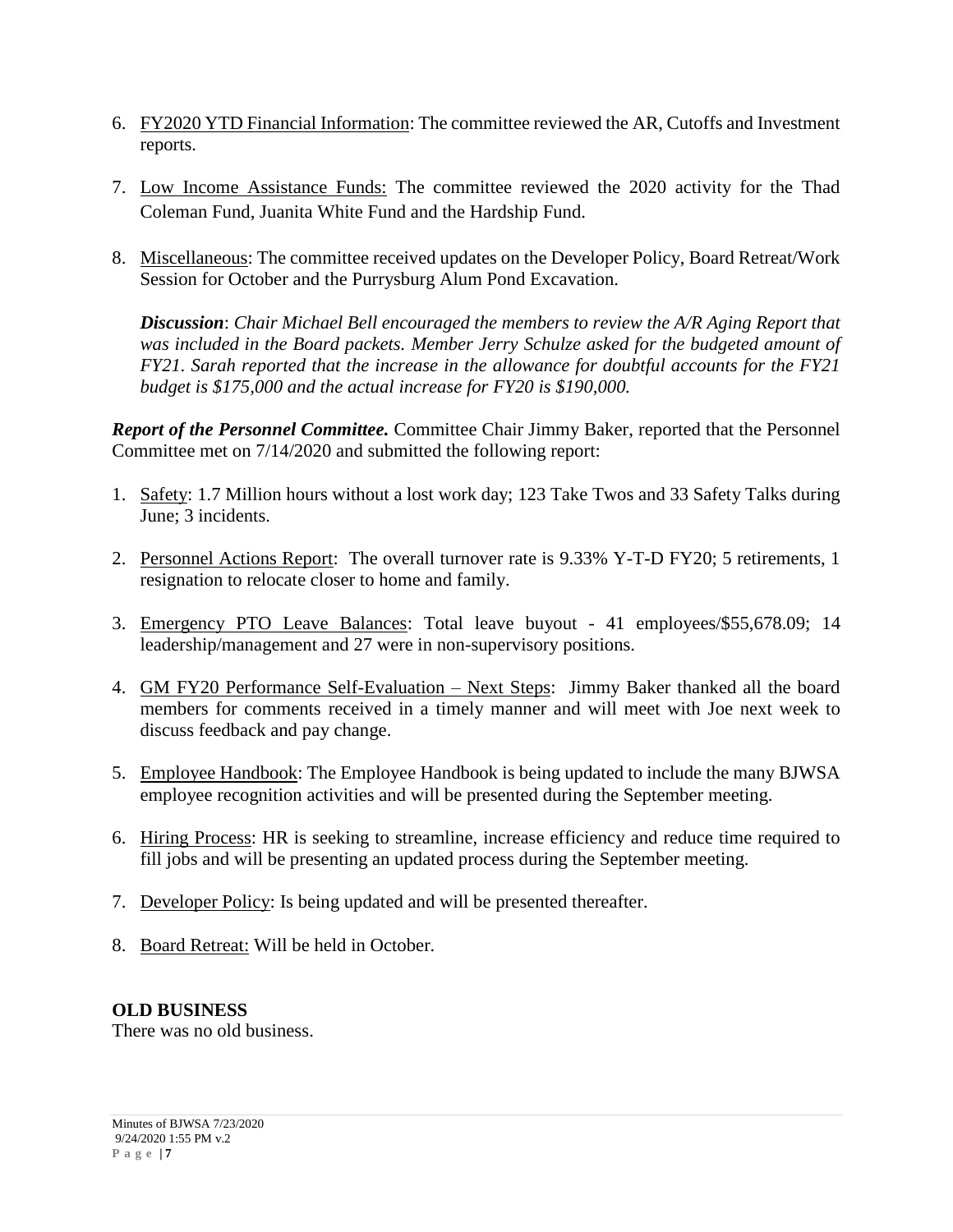# **NEW BUSINESS**

Capital Improvement Program

### *Contract Award(s)*

CIP-1806 Misc. WW Pump Station Replacements (PS SS16) – FY20 Contract Award to BRW Construction for \$316,657.00 as presented and referenced in the memorandum from Andrew Dudley dated 7/10/2020 and is attached to these minutes and is made a part hereof:

*Motion:* Recommendation for approval of CIP 1806 Contract Award to BRW Construction for \$316,657.00 came from the Capital Projects Committee, *requiring no second*,

*Discussion: Andy Kinghorn said it was reported that they were busy for the last project and if we had any concerns of BRW being the only bidder on this project. Andrew Dudley said that BRW's expertise is more towards Pump Station equipment work and most other bidders cannot compete in this specific area of work. Joe Mantua added that the bid numbers are very competitive and he is confident that the numbers are fair and that BRW is more efficient in this type of work. Vote: After a Roll Call Vote, the Motion passed 9-0 (Chair not voting and one vacancy).*

CIP-2186 SCADA Plant Segmentation – FY21 Purchase Approval for Two DellEMC VRTX w/VMWare Virtual Server Software for \$101,840.31 as presented and referenced in the memorandum from Kenneth Frazier dated 7/15/2020 and is attached to these minutes and is made a part hereof:

*Motion:* Recommendation for approval of CIP 2186 SCADA Plant Segmentation - FY21 Purchase Approval for Two DellEMC VRTX w/VMWare Virtual Server Software for \$101,840.31 came from the Capital Projects Committee, *requiring no second*,

## *Discussion: None*

*Vote: After a Roll Call Vote, the Motion passed 9-0.*

### *Change Order*

CIP 2185 Galvanized Water Line Replacement Program, Phase I Division III Change Order #5 to Malphrus Utilities for \$78,366.50, as presented and referenced in the memorandum from Andrew Dudley dated 7/11/2020 and is attached to these minutes and is made a part hereof:

*Motion:* Recommendation for approval of CIP 2185 Galvanized Water Line Replacement Program, Phase I Division III Change Order #5 to Malphrus Utilities for \$78,366.50, came from the Capital Projects Committee, *requiring no second*,

*Discussion: Member Andy Kinghorn asked about the previous memo that was reviewed in Committee which had a different amount seeking approval today. Joe Mantua explained that the memo was revised to show the previous change orders one through four, which were under the approval threshold of the General Manager. Change Order #5, in cumulative of \$100,000.00, will exceed the Board approval threshold.*

*Vote: After a Roll Call Vote, the Motion passed 9-0.*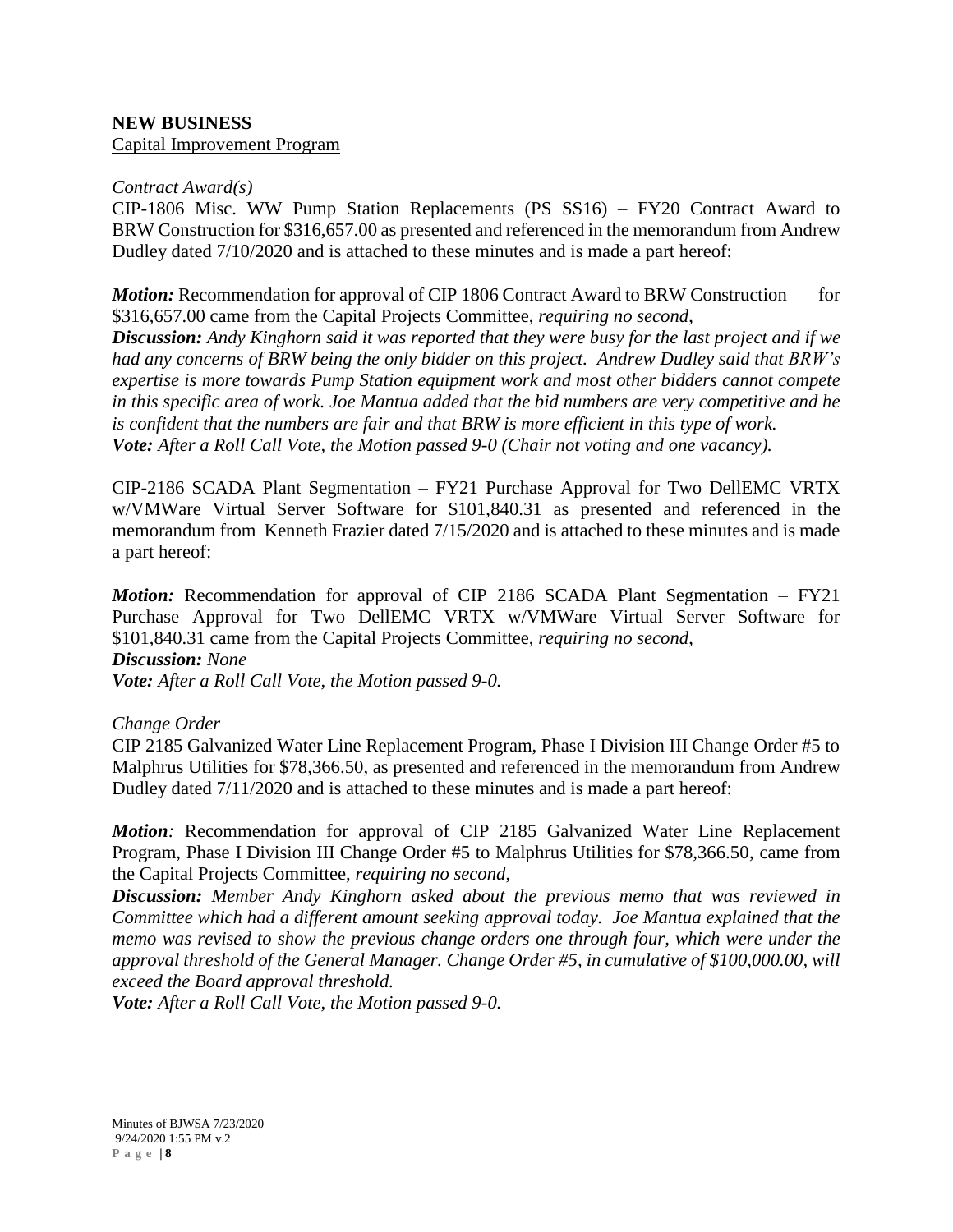### Operations & Maintenance

### *FY21 Purchase Order*

IT Master Plan to Tyler Technologies for \$887,008.00 as presented and referenced in the memorandum from Kenneth Frazier dated 7/15/2020 and is attached to these minutes and is made a part hereof:

*Motion:* Recommendation for approval of IT Master Plan to Tyler Technologies for \$887,008.00 came from Committee, *requiring no second*, *Discussion: None Vote: After a Roll Call Vote, the Motion passed 9-0.*

### *Contract Award*

Landscape and Site Maintenance Services from July 1, 2020 – June 30, 2023 to Hilton Head Landscapes for \$168,408.96 as presented and referenced in the memorandum from Tammy Holman dated 7/14/2020 and is attached to these minutes and is made a part hereof:

*Motion:* Recommendation for approval of Landscape and Site Maintenance Services from July 1, 2020 – June 30, 2023, 3-year contract term, to Hilton Head Landscapes for \$168,408.96 came from Committee, *requiring no second*, *Discussion: None Vote: After a Roll Call Vote, the Motion passed 9-0.*

Appointment by the Chair of FY20-21 Standing Committees – Majority Consent, Pursuant to, Article V, Section 1 of the Bylaws.

*Capital Projects – Bill Singleton, Chair, Donna Altman, Lorraine Bond Finance Committee –Greg Padgett, Chair, Jimmy Baker, Andy Kinghorn Personnel Committee – Brandy Gray, Chair, Jerry Schulze, Thayer Rivers, (vacant)*

At this time, prior to Executive Session, Chairman Bell acknowledged Councilman York Glover, Beaufort County, for joining (8:36 a.m.) via live streaming.

#### $(9:10 a.m.)$ **EXECUTIVE SESSION**

*Motion:* Donna Altman moved, seconded by Brandy Gray, to go into executive session for the purpose of discussing litigation matters regarding: Kinard v. BJWSA, pursuant to SC Code Ann. Section 30-4-40(a)(7) and Personnel Matters, pursuant to SC Code Ann. Section 30-4-40(a)(2) and 30-4-40(7) regarding Attorney-Client Communication related to a contractual matter, *Vote: After a Roll Call Vote, the Motion passed 8-0 (Thayer Rivers was not audible).*

*Chair Michael Bell, excused all persons from the meeting. Legal counsel, GM; Deputy GM, remained for executive session for the legal briefing of items A. and B.* 

*After the legal briefing by Counsel, Chairman Bell excused the GM and Deputy GM prior to discussion of item C., Personnel/Privacy Issues.*